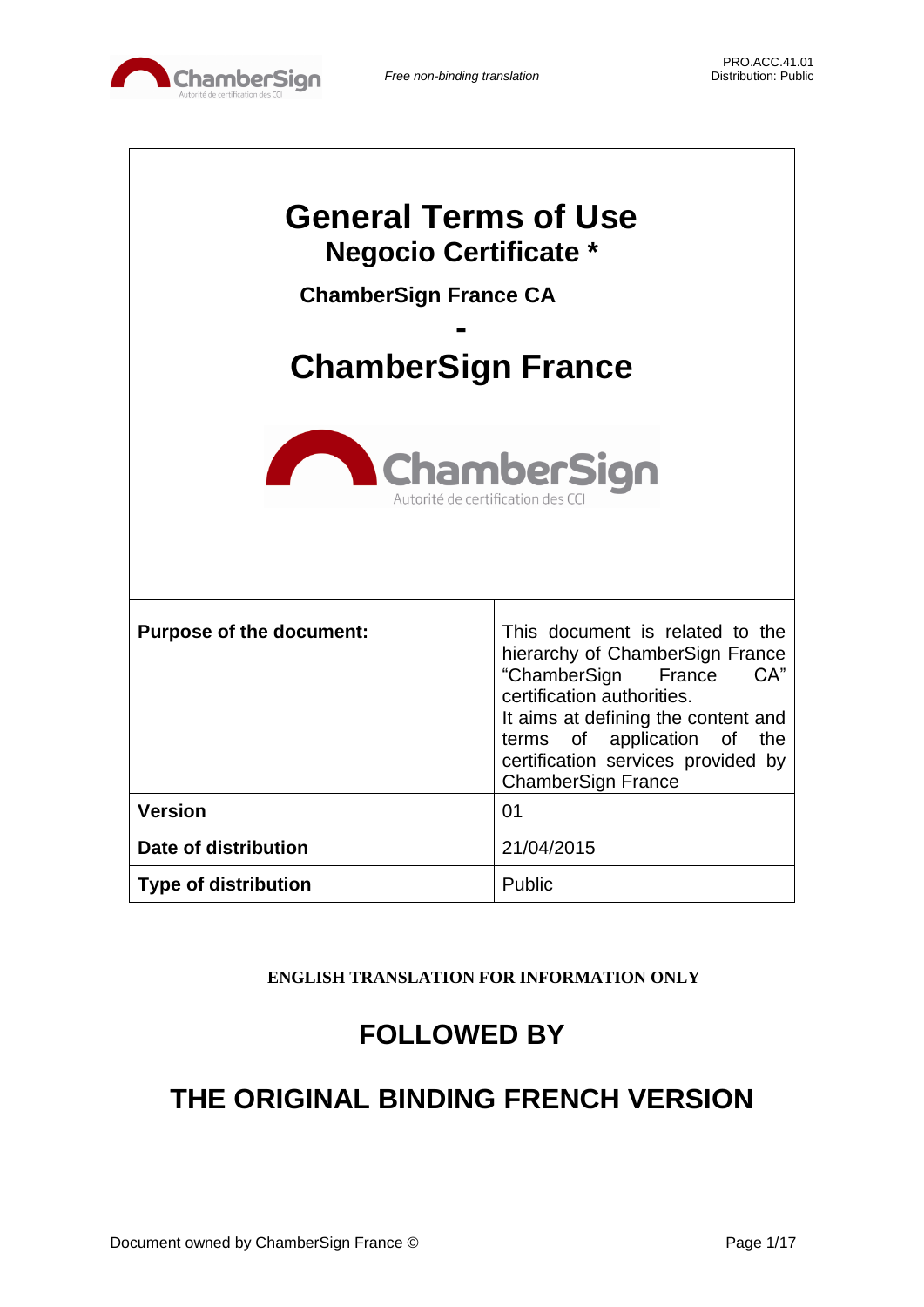

# **CONTENTS**

## **ENGLISH TRANSLATION FOR INFORMATION ONLY**

| 1.             | <b>INTRODUCTION</b>                                                | 3              |
|----------------|--------------------------------------------------------------------|----------------|
| 2.             | <b>DEFINITIONS</b>                                                 | $\overline{3}$ |
| 3 <sub>l</sub> | <b>PURPOSE</b>                                                     | 5              |
| 4.             | <b>CONTACT</b>                                                     | 5              |
| 5.             | <b>TERM - APPLICATION</b>                                          | 5              |
| 6.             | REQUESTS FOR CERTICATES AND RENEWALS                               | $\overline{5}$ |
| 5.1            | REGISTRATION OF CERTIFICATE APPLICATION FILES                      | $\overline{5}$ |
| 5.2            | <b>VERIFICATION OF THE REQUEST</b>                                 | 6              |
| 5.3            | <b>REJECTION OF THE REQUEST</b>                                    | 6              |
| 5.4            | <b>ISSUANCE OF THE CERTIFICATE</b>                                 | 6              |
| 5.5            | <b>ACCEPTANCE OF THE CERTIFICATE</b>                               | 6              |
| 5.6            | <b>ASSISTANCE</b>                                                  | 6              |
| 5.7            | <b>RENEWAL</b>                                                     | $\overline{7}$ |
| 5.8            | AMENDMENT OF THE CERTIFICATE                                       | $\overline{7}$ |
| 5.9            | <b>CERTIFICATE UNBLOCKING</b><br><b>ERREUR! SIGNET NON DEFINI.</b> |                |
| 7.             | <b>CONDITIONS FOR USING CERTIFICATES AND RESTRICTIONS</b>          | 7              |
| 8.             | <b>CERTIFICATE VERIFICATION PROCEDURE</b>                          | $\overline{7}$ |
| 9.             | <b>REVOCATION OF THE CERTIFICATE</b>                               | $\overline{7}$ |
| 10.            | <b>CHAMBERSIGN'S OBLIGATIONS</b>                                   | 8              |
| 11.            | <b>CLIENT'S OBLIGATIONS</b>                                        | 9              |
| 12.            | <b>CCR'S OBLIGATIONS</b>                                           | 10             |
| 13.            | <b>OBLIGATIONS OF CERTIFICATE USERS</b>                            | 11             |
| 14.            | PRICE AND PAYMENT                                                  | 12             |
| 13.1           | PRICE                                                              | 12             |
| 13.2           | <b>INVOICING</b>                                                   | 13             |
| 15.            | <b>LIABILITY</b>                                                   | 13             |
| 16.            | <b>INSURANCE</b>                                                   | 14             |
| 17.            | <b>CONFIDENTIALITY</b>                                             | 14             |
| 18.            | <b>INTELLECTUAL PROPERTY</b>                                       | 15             |
| 19.            | PERSONAL DATA                                                      | 15             |
| 20.            | <b>TERMINATION OF THE SUBSCRIPTION</b>                             | 15             |
| 21.            | <b>CONSERVATION</b>                                                | 16             |
| 22.            | <b>NULLITY</b>                                                     | 16             |
| 23.            | <b>ENTIRE AGREEMENT</b>                                            | 16             |
| 24.            | <b>DISPUTE SETTLEMENT - JURISDICTION - APPLICABLE LAW</b>          | 17             |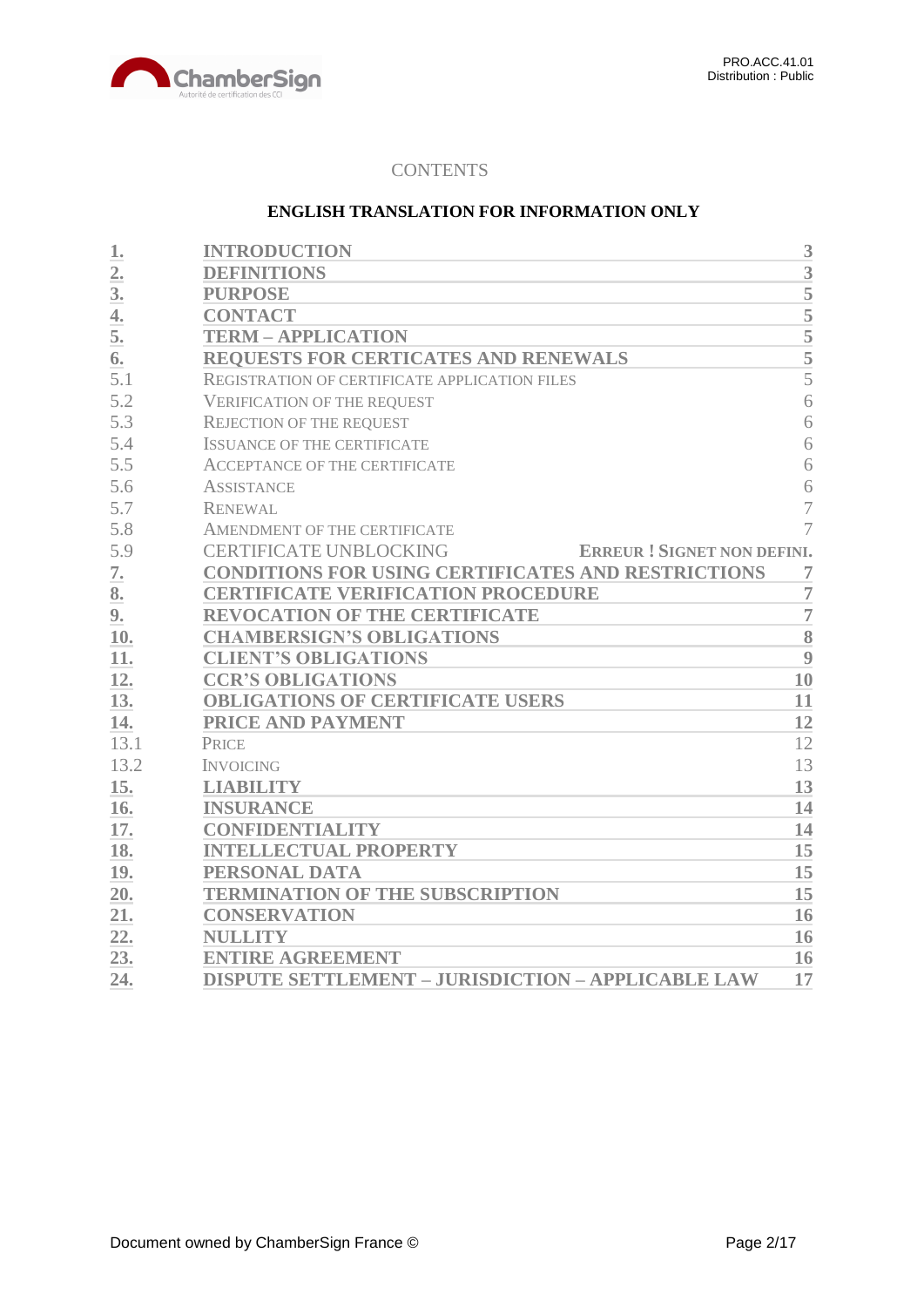

# <span id="page-2-0"></span>**1. INTRODUCTION**

1. ChamberSign France provides its Client and its Legal Representative, the CCR and the Certificate User with certification services.

2. Any use of the services offered implies the consultation and unreserved acceptance of these General Terms.

3. The Client, its Legal Representative, the CCR and the Certificate User acknowledge that they have read, understood and approved these General Terms and the CP of the Negocio Certificate RGS \* signature, authentification Certificate of ChamberSign France CA 1.2.250.1.96.1.7.4.2. 1, accept their content in full and acknowledge that they are bound by all of their provisions.

4. The Client, its Legal Representative, the CCR and the Certificate User acknowledge that they have the necessary skills and means for using the Certificates.

5. The Client, its Legal Representative, the CCR and the Certificate User acknowledge that they are aware of the type, purpose and terms of using the Certificates and have claimed and obtained the information required for using the Certificates in full knowledge of the facts.

## <span id="page-2-1"></span>**2. DEFINITIONS**

6. The terms defined below shall have the following meanings between the parties:

- "User Application": means the application services using Certificates issued by ChamberSign France for purposes of signature and authentication of the CCR;

- "Authentication": means the process which purpose is to verify the identity claimed by a person or a machine (hereinafter an "Entity")

- "Certification Authority" or "CA": means "ChamberSign France" the legal entity which, within an electronic certification service provider (CSP), is in charge, in the name and under the latter's liability, of applying a Certification policy and has the capacity to issue electronic Certificates in relation to this Certification policy. "ChamberSign France" is a Certification Authority qualified in article 7 of decree no. 2001-272 of  $30<sup>th</sup>$  March 2001 taken as application of article 1316-4 of the French Civil Code and regarding electronic signatures;

**-** "Key Pair": means the couple of keys made up of one Public Key and one Private Key, generated in relation to a PKI-type of infrastructure (technical solutions based on Public-key cryptography);

**-** "Registration Office" or "RO": means one of the components of the IGC, approved by CA, intervening to check the identification information of the future CCR of a Certificate, and where necessary other specific attributes, before transferring the corresponding request to the appropriate KMI department;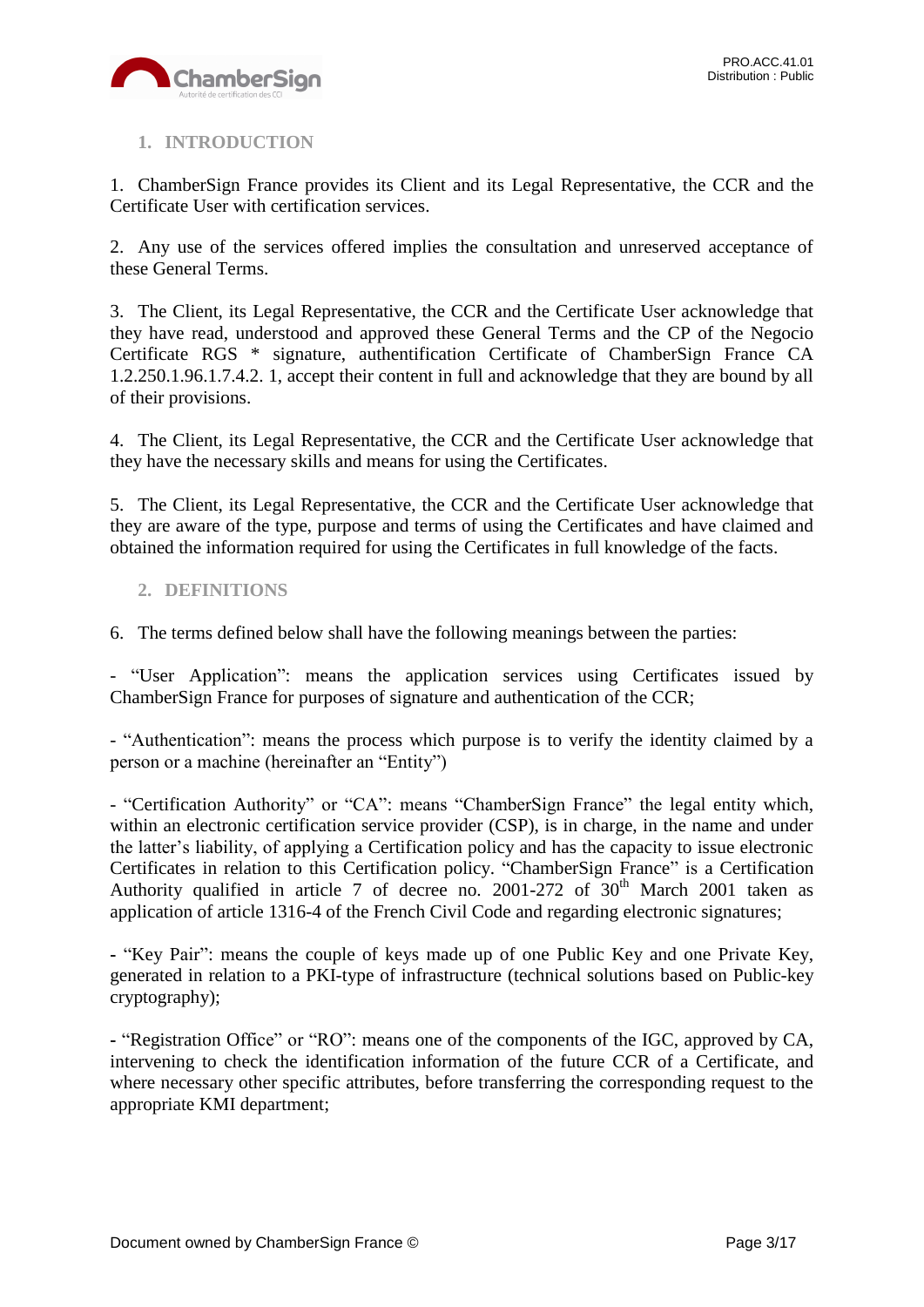

- "Certificate" or "Cachet Server Certificate": means the electronic file certifying electronic documents and certifying that a key pair belongs to the CCR or to the material element or software identified in the Certificate. The Certificate is signed by the Certification Authority;

- "Private Key": means a mathematical algorithm the CCR has to retain secretly;

- "Public Key": means a mathematical key disclosed and used to check a data received signature;

- "Client" means the Entity contracting with ChamberSign France to obtain a Negocio Certificate \*. Any obligation binding the Client shall also bind its Legal Representative, the Certification Representative and the CCR;

- "Compromise": means the disclosure or suspected disclosure or loss of confidential information as a result of infringing a security measure and leading to a possible loss in confidentiality and/or integrity of the data in question;

- "General Terms of Use" or "GTU": means the General Terms of Use herein.

**-** "Confidential Data": means together the Certificate Private Key, the withdrawal code and the activation code of the Private Key, which are the CCR's strictly personal data which should absolutely be kept secret;

- "Entity": means the administrative authority or company defined broadly, i.e. also privatelaw legal entities such as associations;

- "Key Management Infrastructure" or "KMI": means the series of components, functions and processes devoted to managing cryptographic keys and their certificates used by trustworthy services;

- "LAR": means the list of Certification Authority revoked Certificates;

- "CRL": means the certificate revocation list;

- "Certification Representative": means the person designated by the Client's Legal Representative to gather the documents necessary for the Certification requests, to realise the one on one interview with the CCRs et to execute Certificate Revocation requests.

- "OID": means the object identifier identifying the Certification Authority's Certification Policy;

**-** "Certification Policy" or "CP": means the series of rules and exigencies, identified by a name (OID), defining the standards with which ChamberSign France complies in relation to these terms and indicating the applicability of a Certificate to a particular community and/or to a class of applications with shared security standards;

- "CCR" or "Certificate Cachet Responsible": means the physical person for whom the Certificate request was accepted and treated by AC. He/she is responsible of this Certificate and the Private Key corresponding of this Certificate;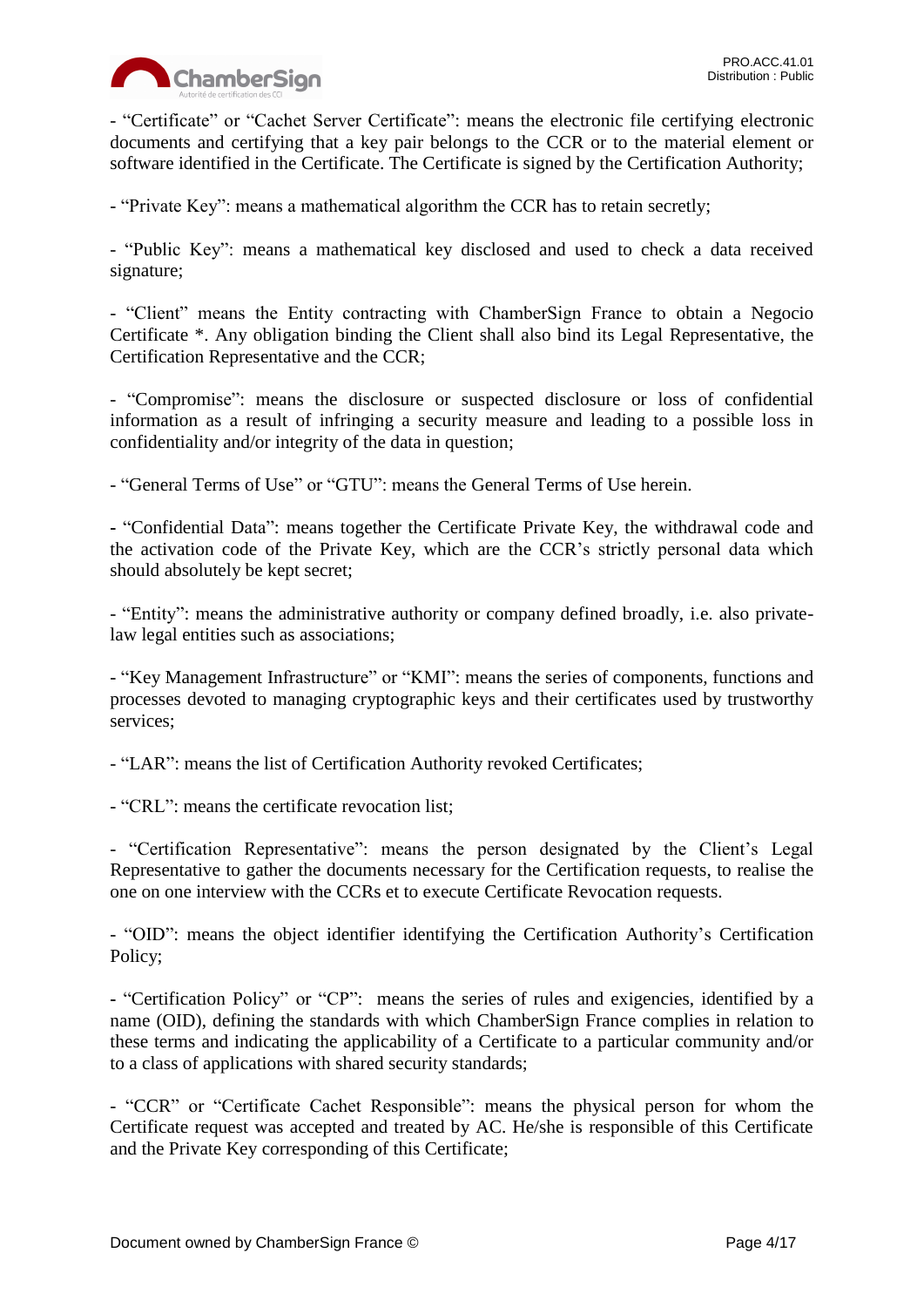

- "Legal Representative": means the Client's legal representative

**-** "Revocation": means the action which aims at ceasing the validity of the certificate which has been revoked is recorded on the CRL;

**-** "Electronic Signature": means the use of a reliable identification process guaranteeing its relation with the deed to which it is attached, in accordance with applicable legislation;

- "Certificate User": means the entity or private individual receiving a Certificate and who relies on it for checking an authentication or an electronic signature value from the CCR;

<span id="page-4-0"></span>**3. PURPOSE**

7. These GTU aim at defining the terms under which the Client can use the Certificates provided by ChamberSign France as Certification Authority in accordance with it Certification Policy.

<span id="page-4-1"></span>**4. CONTACT**

8. Any request can be addressed to ChamberSign France – 46, avenue de la Grande Armée – 75858 PARIS Cedex 17.

<span id="page-4-2"></span>**5. TERM – APPLICATION**

9. These GTU are binding on the Client, as from their signature and, in the absence of signature, as from the first use of the Certificate, which imply full and complete acceptance of the GTU. The Client vouches for these GTU being respected by the Certificate User.

10. The GTU are concluded and shall remain binding throughout the whole lifetime of the Certificate, a three years long period renewable once, without prejudice to any updates and changes to them that ChamberSign France commits to transmit to the Client.

11. Any use of the Certificate after the amendments or updates of the GTU implies full and complete acceptance of the new GTU by the Client.

<span id="page-4-3"></span>**6. REQUESTS FOR CERTICATES AND RENEWALS**

<span id="page-4-4"></span>**6.1 REGISTRATION OF CERTIFICATE APPLICATION FILES**

12. The CCR, the Legal Representative of the Client as well as the Certification Representative may make a Certificate request by completing the Certificate request form on the ChamberSign France website: [www.chambersign.fr.](http://www.chambersign.fr/)

13. The supporting documents to be enclosed when making an initial Certificate request are specified in the subscription form.

14. The Client must send the required supporting documents by post, or present them directly to the RO.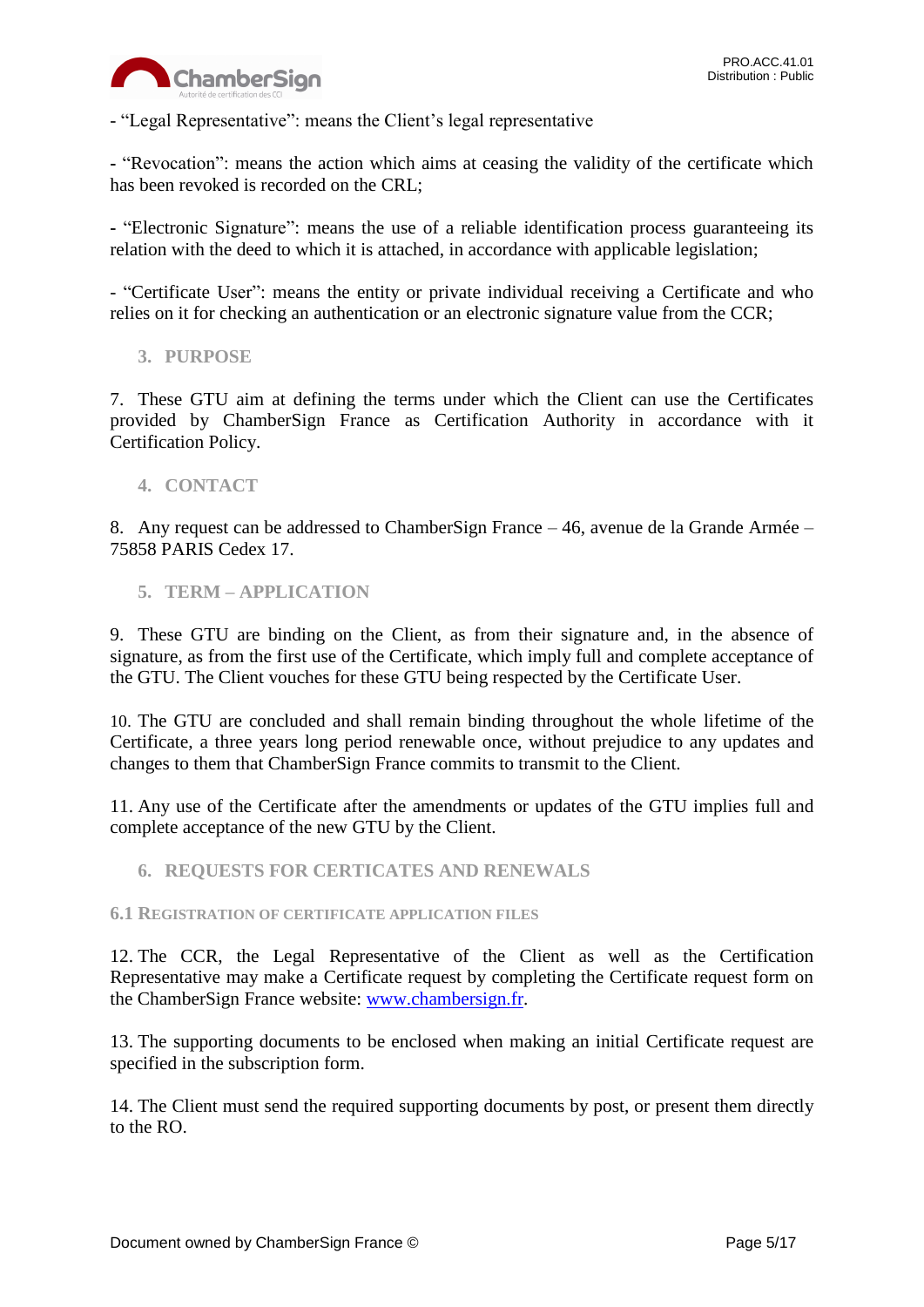

#### <span id="page-5-0"></span>**6.2 VERIFICATION OF THE REQUEST**

# 15. The RO performs the following operations:

- checks and confirms the identity of the future CCR;
- checks the coherency of the supporting documents presented;
- ensures that the future CCR is aware of the terms applicable for using the Certificate and of the GTU.

#### <span id="page-5-1"></span>**6.3 REJECTION OF THE REQUEST**

16. In the case of missing documents and after a reminder regarding the supply of these documents, the RO reserves the right to reject the certificate request.

17. It informs the CCR, the Certification Representative or the Legal Representative of the Client.

#### <span id="page-5-2"></span>**6.4 ISSUANCE OF THE CERTIFICATE**

18. After Authentication of the origin and verification of the integrity of the request sent by the RO, ChamberSign France generates the Certificate, the future CCR's Key Pair, his/her authentication and signature mechanism, the activation codes and every element needed to a proper functioning of the Certificate.

19. The availability of the Certificates issued by ChamberSign France after the registration process gives rise to the issue of an availability notice via email sent to the future CCR who should follow the instructions set out in the said message in order to withdraw them.

20. ChamberSign France reserves the right to abandon the Certificate issuance process if the future CCR has not collect his/her Certificate 2 months after the said message.

#### <span id="page-5-3"></span>**6.5 ACCEPTANCE OF THE CERTIFICATE**

21. Following its withdrawal, the CCR must test his/her Certificate by using the service provided for this purpose on the ChamberSign France website.

22. The CCR is required to inform ChamberSign France of any inaccuracy or fault in the Certificate within seven business days following the collection of the Certificate, in order for the latter to be revoked and a new one provided.

23. After the expiration of the aforementioned period, the CCR deemed to have tested and accepted his/her certificate from its first use.

#### <span id="page-5-4"></span>**6.6 ASSISTANCE**

24. In order to assist the CCR, a telephone assistance or hot line is available on 08 92 23 02 52 (0.34 Euros incl. taxes per minute in Metropolitan France only) from 9a.m. to noon and from 2p.m. to 5p.m., on business days.

25. A tutorial and a FAQ section are available on the ChamberSign France website at the following address: [http://www.chambersign.fr.](http://www.chambersign.fr/)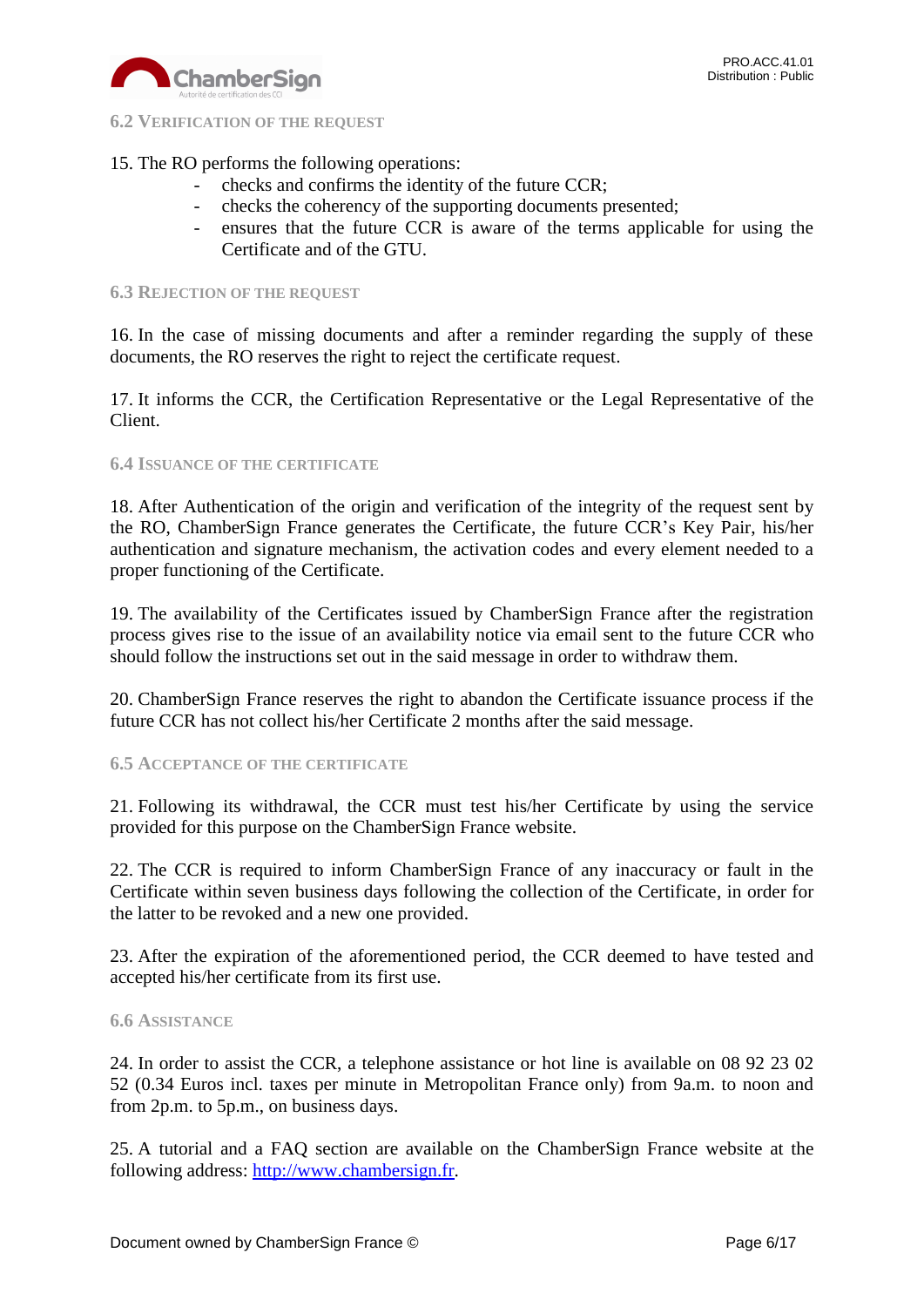

#### <span id="page-6-0"></span>**6.7 RENEWAL**

26. The renewal of an expired Certificate necessitates that all supporting documents that are no longer valid or that have been modified shall be provided again in accordance with the subscription form. All CCRs are warned by email of the upcoming expiry of their Certificate. If he wishes to renew it, the CCR sends a renewal requests on the ChamberSign France website before the expiration date.

27. The renewal of a Certificate implies the renewal of the corresponding Key Pair and the modification of the validity dates but not of the other information, which shall remain identical to the previous Certificate.

#### <span id="page-6-1"></span>**6.8 AMENDMENT OF THE CERTIFICATE**

28. The amendment of a Certificate corresponds to changes in information without changing the Public Key. **ChamberSign France does not make any amendment to a Certificate**.

29. In the case of a change in the information contained in the Certificate, the Certificate will be revoked and a new Certificate request must be made, in accordance with the terms and conditions set out in the GTU.

#### **6.9 LOSS OF PASSWORD**

30. The password required to use the Certificate by the CCR is not registered to any base and is known only by the CCR. Therefore, in case of loss of password, ChamberSign will not be able to recover it and the certificate will be revoked. A new Certificate request will then be made on the terms defined by the GTU

### <span id="page-6-2"></span>**7. CONDITIONS FOR USING CERTIFICATES AND RESTRICTIONS**

31. The use of the CCR's Private Key and of the Certificate must remain strictly limited to Authentication and electronic signature services.

32. The Certificates must not be used for personal purposes.

#### <span id="page-6-3"></span>**8. CERTIFICATE VERIFICATION PROCEDURE**

33. ChamberSign France undertakes to provide, 24h/24 a consultancy service on its [www.chambersign.fr](http://www.chambersign.fr/) website enabling to check the validity of the Certificates it has issued.

34. The information made available by ChamberSign to the Certificate User will enable the latter to check and validate the status of a Certificate and of all of the corresponding Certification chain.

## <span id="page-6-4"></span>**9. REVOCATION OF THE CERTIFICATE**

35. A certificate may be revoked by ChamberSign for the following reasons:

- amendment in information contained in the Certificate;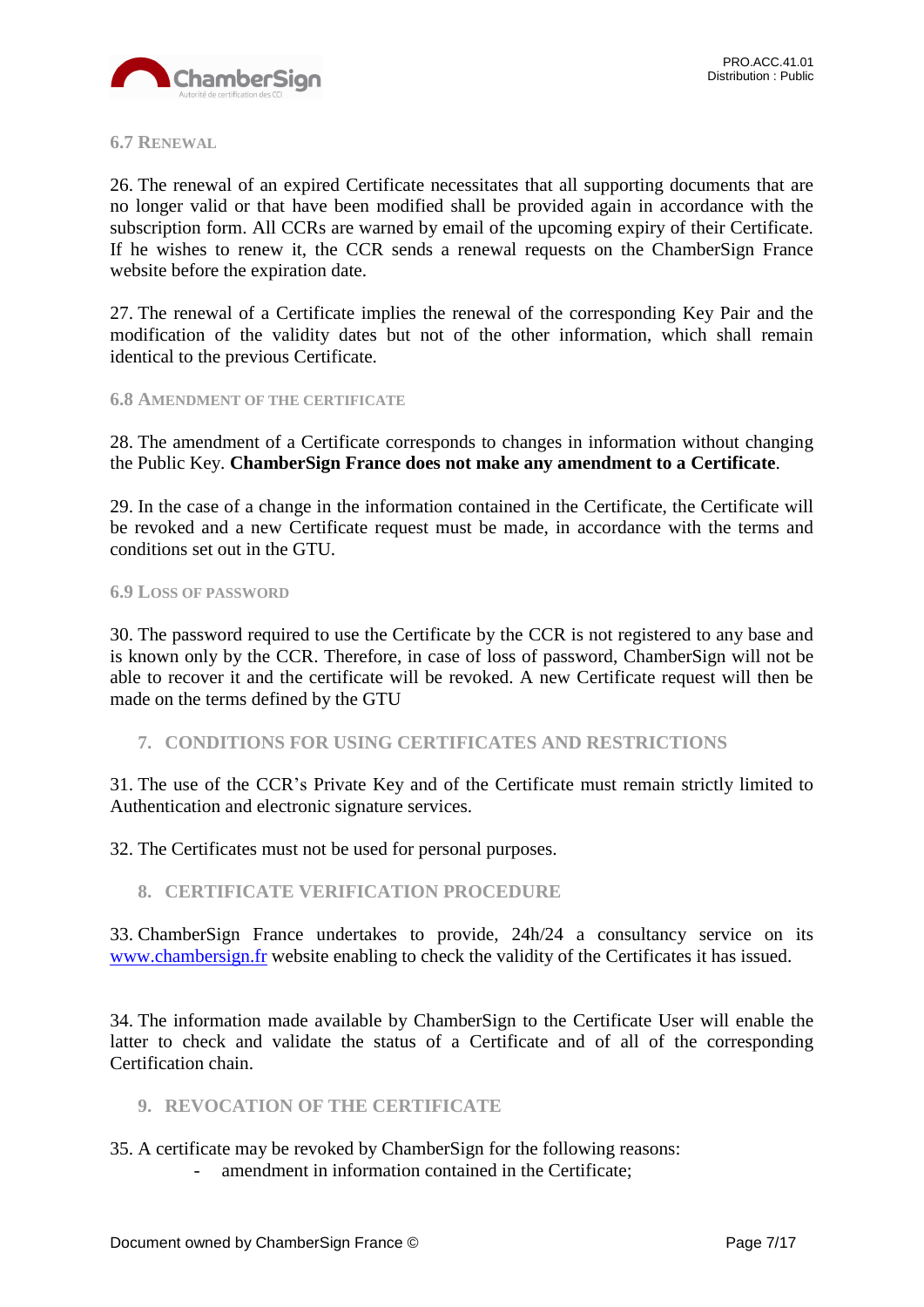

- inaccurate information provided in the registration file;
- lack of payment of the price of the Certificate by the Client;
- possible or proved compromise of the CCR's Private Key;
- lack of respect by the CCR of the rules for using the Certificate;
- lack of respect by the CCR and/or the Client of ChamberSign France's CP obligations;
- performance of fraudulent operations;
- termination of the subscription;
- request for revocation of the Certificate by the Client;
- end of the CCR's office or employment with the Client, for whatever reason : death, resignation, etc;
- loss of the password;
- cessation of the Client's activity.

36. Request to revoke the Certificate may be made at any time by registered letter with confirmation of receipt sent to the RO, or online from the following website: [www.chambersign.fr.](http://www.chambersign.fr/)

37. The revocation request may be made by the following persons:

- The Legal Representative of the Client;
- the CCR:

ChamberSign

- the Certification Representative
- ChamberSign France.

38. The revocation request shall undergo a verification procedure regarding the person making the request and their authority in relation to the Certificate.

39. The CCR receives confirmation of this revocation, by email.

40. The CCR acknowledges and accepts that he will bear all responsibility for any use of the Certificate after having become aware of the occurrence of any of the above-mentioned events, without prejudice to any legal action for liability that ChamberSign France reserves the right to instigate against the CCR.

<span id="page-7-0"></span>**10. CHAMBERSIGN'S OBLIGATIONS**

41. ChamberSign France allocates an OID to its CP which is included in the corresponding Certificates that it undertakes to have evolved in the case of evolution in its CP.

42. ChamberSign France undertakes to perform the certification services in accordance with the terms and conditions and subject to the restrictions of these GTU.

43. ChamberSign France undertakes to show the User of its Certificates, upon his request, that it has issued a Certificate for a given CCR and that this CCR has accepted the Certificate.

44. It undertakes to endeavour to create and issue Certificates that contain information deemed as accurate.

45. For this, ChamberSign France undertakes to ensure that the Certificate application file is complete, and that the documents provided apparently comply.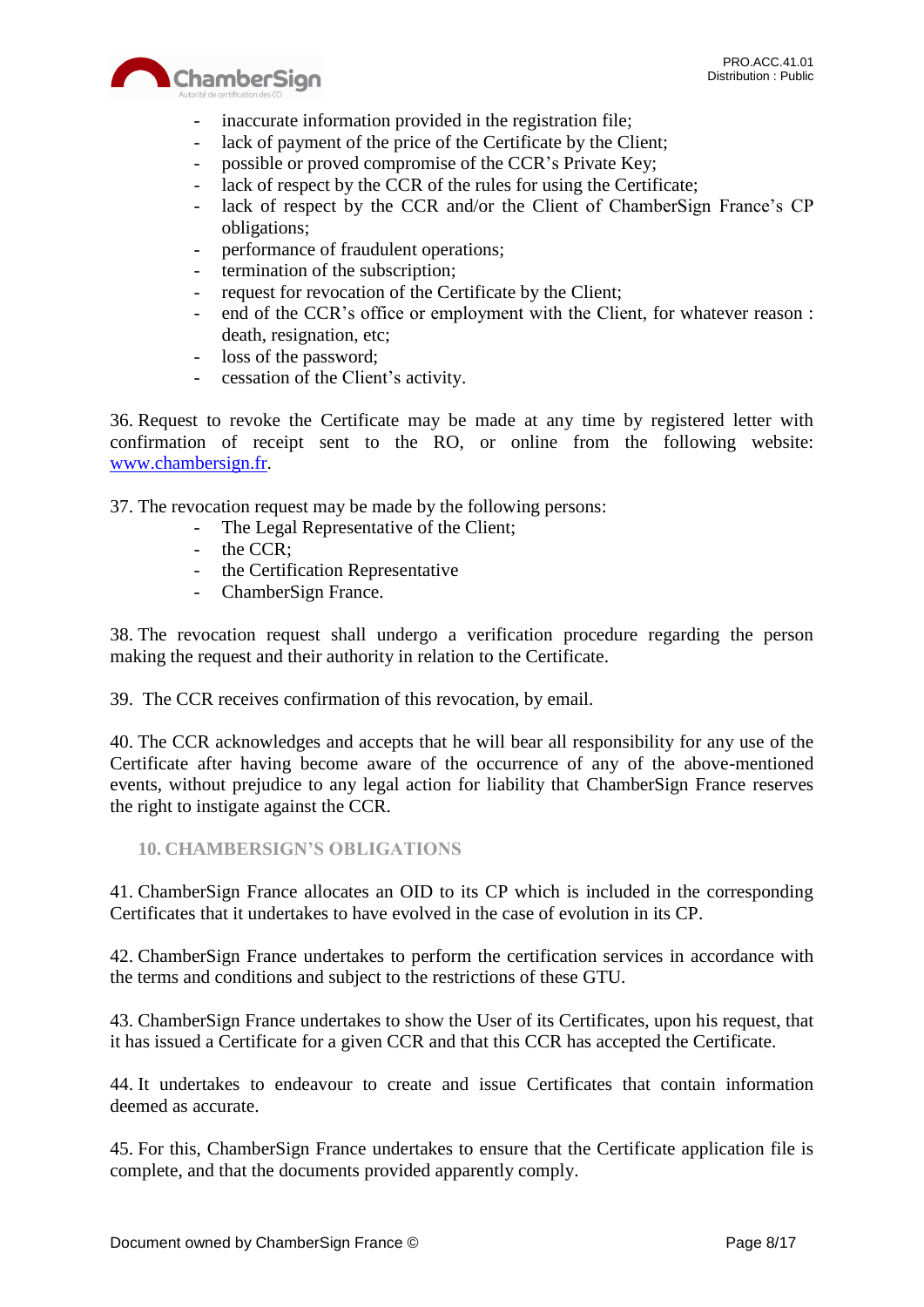

46. It undertakes to ensure that the Certificate is delivered to the CCR within a period of 48 hours as from receipt of a full file by the RO.

47. It undertakes to establish, by issuing a Certificate, a link between the identity of a person and the information contained in the said Certificate.

48. Should the Client's Legal Representative use the services of an assignee, the RO undertakes to inspect the assignee's identity and to check the existence of an authorisation signed between the Client's Legal Representative and the assignee.

49. The assignee shall be responsible for the validity of the mandate granted by the Client or its Legal Representative and undertakes to give the RO a declaration to that effect.

50. ChamberSign France takes all reasonable steps to ensure that the CCRs are aware of their rights and obligations regarding the use and management of the keys, the Certificates and the equipment and softwares used for the purpose of the KMI.

51. ChamberSign France takes all necessary measures in order to cover its liability related to its operations and/or activities and possesses the financial stability and resources required for working in compliance with the CP.

52. ChamberSign France has a general obligation of surveillance as regards the security and integrity of the Certificates issued by it or one of its components.

53. ChamberSign France undertakes to ensure the proper functioning of the Certificates that it issues.

## <span id="page-8-0"></span>**11. CLIENT'S OBLIGATIONS**

54. The Client and its Legal Representative undertake to respect the provisions of the GTU.

55. The Client and its Legal Representative are liable for managing the Certificates issued to their employees, assignees or agents in the scope of the subscription contract, and vouches that every Certificate CCR shall comply with the provisions of the GTU and that no fraud or failure will be committed. In this respect, the Client and its Legal Representative notably ensure that the CCR shall:

- Not make any personal use of the Certificates;
- Not communicate information relative to the creation or modification of the Certificate during the lifetime of the Certificate;
- Respect the revocation procedure as set forth in article 8;
- Keep secret and in a secure manner the confidential data of the Certificate and particularly its password.

56. The Client and its Legal Representative undertake to provide all useful, accurate and updated information for creating and managing the certificates.

57. The Client and its Legal Representative undertake to inform the related RO with any amendments regarding the information contained in the Certificate, by letter with the supporting documents required, within 30 days from their occurrence. Otherwise,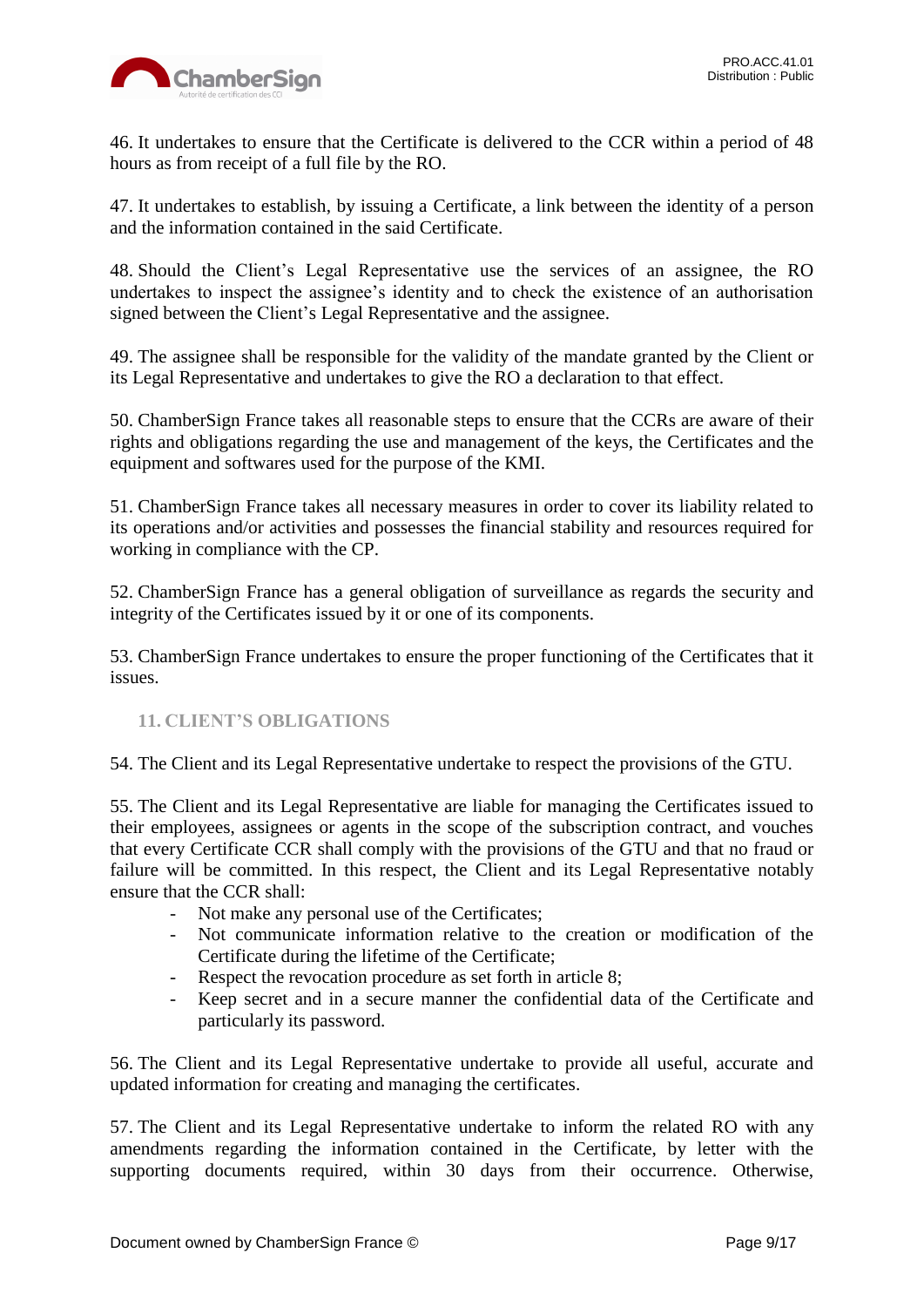

ChamberSign France reserves the right, once the period has passed, to revoke the Certificate (or rescind the subscription).

58. The Client and its Legal Representative vouch for the accuracy of the information provided and the comprehensiveness of the supporting documents required for the registration of the Certificate.

59. The Client and its Legal Representative acknowledge and accept that the information provided in this respect is kept and used by ChamberSign France in order to manage the Certificates in accordance with the conditions stipulated by law and in particular those regarding the protection of personal data.

60. The Client and its Legal Representative acknowledge being informed of the installation condition of the ChamberSign France Certificates. In particular, the Certificate is the subject of a tutorial available on the ChamberSign France website.

61. The Client and its Legal Representative shall choose equipment and software providing the necessary security for the installation and protection of the Certificates and physical media. In particular, they implement a qualified equipment at least at the elementary level by the National Security Agency Information Systems.

# <span id="page-9-0"></span>**12. CCR'S OBLIGATIONS**

62. The CCR commits to give any necessary, accurate and updated information for the creation and managing of Certificates for their duration.

63. The CCR vouches the accuracy of the given information and of the comprehensiveness of the supporting documents required for the registration of the Certificate.

64. He acknowledges and accepts that the information provided in this respect is kept and used by ChamberSign France in order to manage the Certificates in accordance with the conditions stipulated by law and in particular those regarding the protection of personal data.

65. The CCR informs ChamberSign France of any amendment regarding the information contained in his/her Certificate. In the case of a lack of prior information from the CCR to ChamberSign France, ChamberSign France's liability may not be engaged in case of discrepancies between the information and reality.

66. ChamberSign France reserves the possibility to perform random checks regarding the accuracy of the information contained in the Certificate.

67. The CCR commits to inform the related RO with any amendments regarding the information contained in the Certificate, by letter with the supporting documents required, within a period of 30 days as from their occurrence. Otherwise, ChamberSign France reserves the right, once the period has passed, to revoke the Certificate.

68. The CCR acknowledges that he/she has been informed of the conditions of installing the Certificates and of the tutorial available on the ChamberSign France website.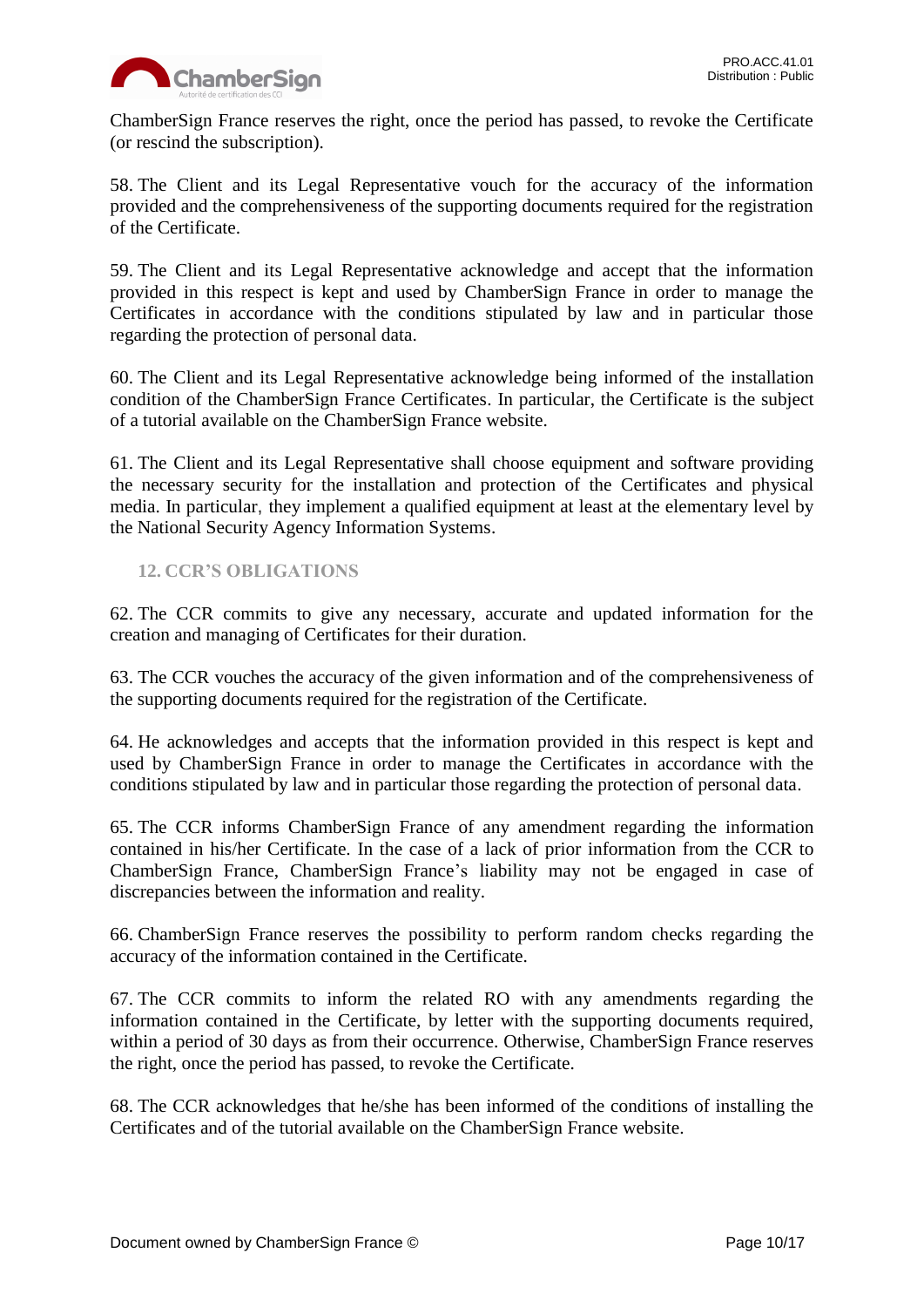

69. The CCR chooses equipment and software providing security in keeping with his/her needs for the installation and protection of the Certificates. In particular, he implements a qualified equipment at least at the elementary level by the National Security Agency Information Systems.

70. The CCR undertakes to respect the authorised uses of the Key Pairs and Certificates.

71. The CCR protects his/her Private Key by means that are adapted to his/her surroundings.

72. The CCR protects his/her activation data and, where appropriate, implements it.

73. The CCR protects the access to his/her Certificates base. In the case of a Certificate to the software format the CCR has to protect it with a strong password, that is to say, a password containing at least 8 characters with capital letters, numbers and special characters and protect this password. It is the responsibility of the CCR to make a backup of the software certificate, in order to ensure proper operation in the event of breakdown or change IT equipment. The backup is stored by the CCR in a secure location. In no event the liability of the Certification Authority can not be held due to the loss of the private key by the CCR.

74. The CCR respects the conditions of using his/her Private Key and the corresponding Certificate.

75. The CCR must make, immediately, a revocation request of his/her Certificate in the case of compromise or suspected compromise of his/her private key (or the activation data).

76. The CCR undertakes not to deliver the Certificate attributed to him/her or the protection codes of this Certificate.

77. The CCR is informed that the personal identity information may be used as elements of authentication during the revocation request.

78. In case of change of the CCR during the Certificate's validity period, the new CCRmust be registered with the RO.

<span id="page-10-0"></span>**13. OBLIGATIONS OF CERTIFICATE USERS**

79. The Certificate users undertake to respect these GTU.

80. The certificate users check and respect the purpose for which a certificate has been issued.

81. The Certificate users check that the Certificate issued by ChamberSign France is referenced at the security level and for the level of trust required by the application.

82. For each of the Certificates of the certification chain, from the CCR's Certificate to the root certification authority, the users check the status of the certificate and in particular the digital signature of ChamberSign France, issuer of the certificate in question, and inspect the validity of this certificate.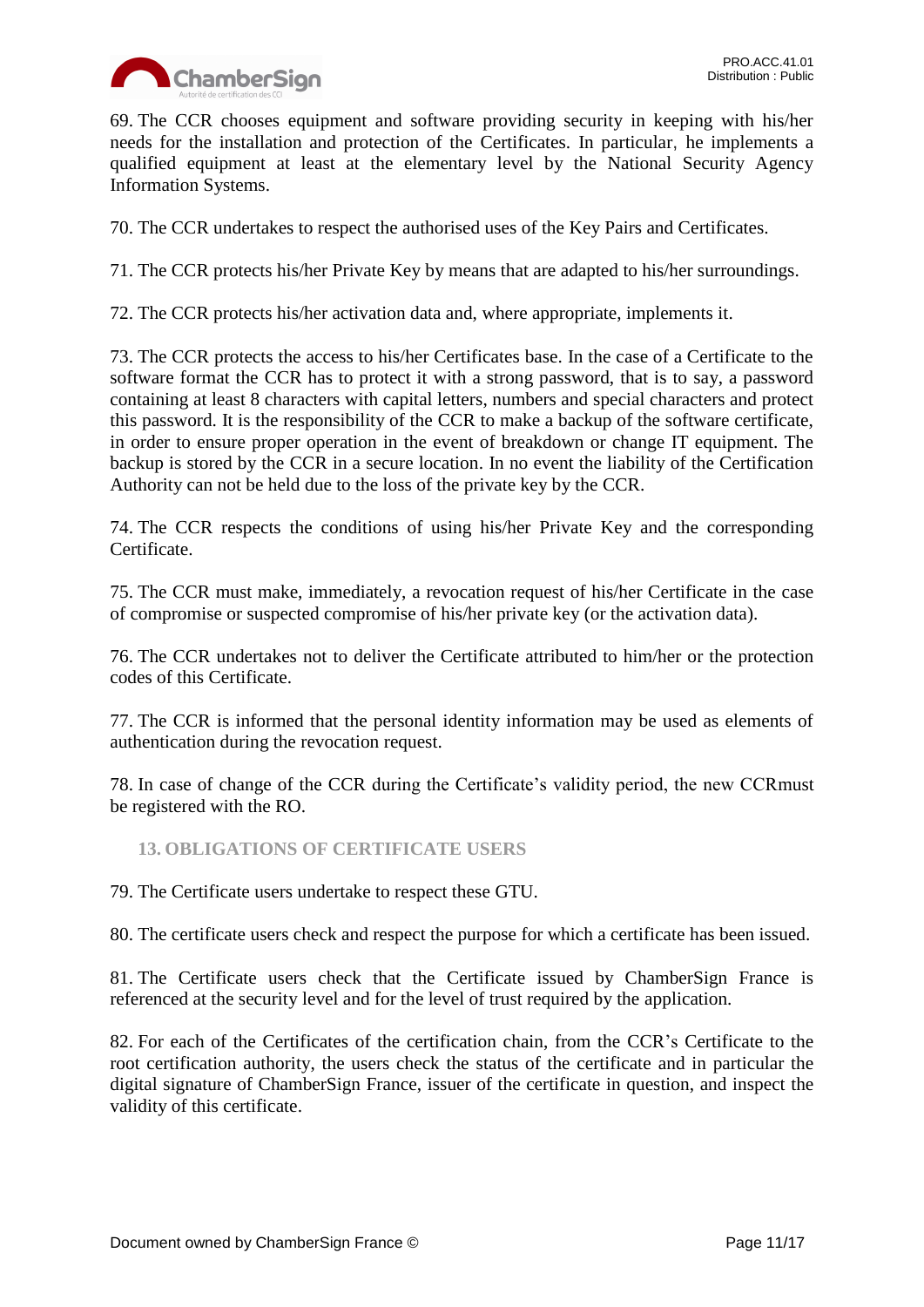

83. When the CCR is not the Legal Representative of the Entity, the Certificate user must verify that the CCR has, at the date of the signing, the necessary powers to bind the Entity for the act in question.

84. The Certificate users check and respect the obligations of the Certificate users set forth in the applicable CP.

<span id="page-11-0"></span>**14. PRICE AND PAYMENT**

<span id="page-11-1"></span>**14.1. PRICE**

85. The price of the Certificates is assessed in accordance with the pricing conditions issued by ChamberSign France.

- 86. The following settlement means are accepted:
	- \* Cash card;
	- \* Bank transfer;
	- \* Order for payment;
	- \* Cheque.

87. No discount is granted in the case of early settlement.

- 88. ChamberSign France reserves will invoice bank fees to the CCR should the latter issue a bad cheque, along with any costs incurred due to a payment error by the CCR, or in case of a double payment
- 89. The price of the Certificate is settled upon receipt of the invoice which corresponds to the downloading of the certification or to the anniversary date, if the payment is made in instalments.
- 90. As an exception to the above, the Client may request, on its Certificate request, to benefit from a payment by yearly instalment. In this case, the annual subscription fee is due at the Certificate anniversary date, as set forth in the subscription invoices, unless the Certificate has been revoked by the Client or the CCR before this date.
- 91. Payments are due on their due date even if the invoices issued by ChamberSign France do not mention a purchase order number or any other specific mention requested by the Client.
- 92. The Client acknowledges that the price of the Certificate is fully owed notwithstanding the Certificate early revocation, for whatever cause and even when the payment is made in instalments. The Client may consequently be obligated by way of court proceedings or by a judicial officer (bailiff) to pay any remaining amount.
- 93. In the case of lack of settlement within the required period, an indemnity shall be owed, in accordance with article L 441-6 of the Code de Commerce, calculated on the basis of the interest rate applied by the European Central Bank to its most recent refinancing operation, increased by 10 percentage points, as well as a fixed indemnity for recovery costs of 40  $\epsilon$ .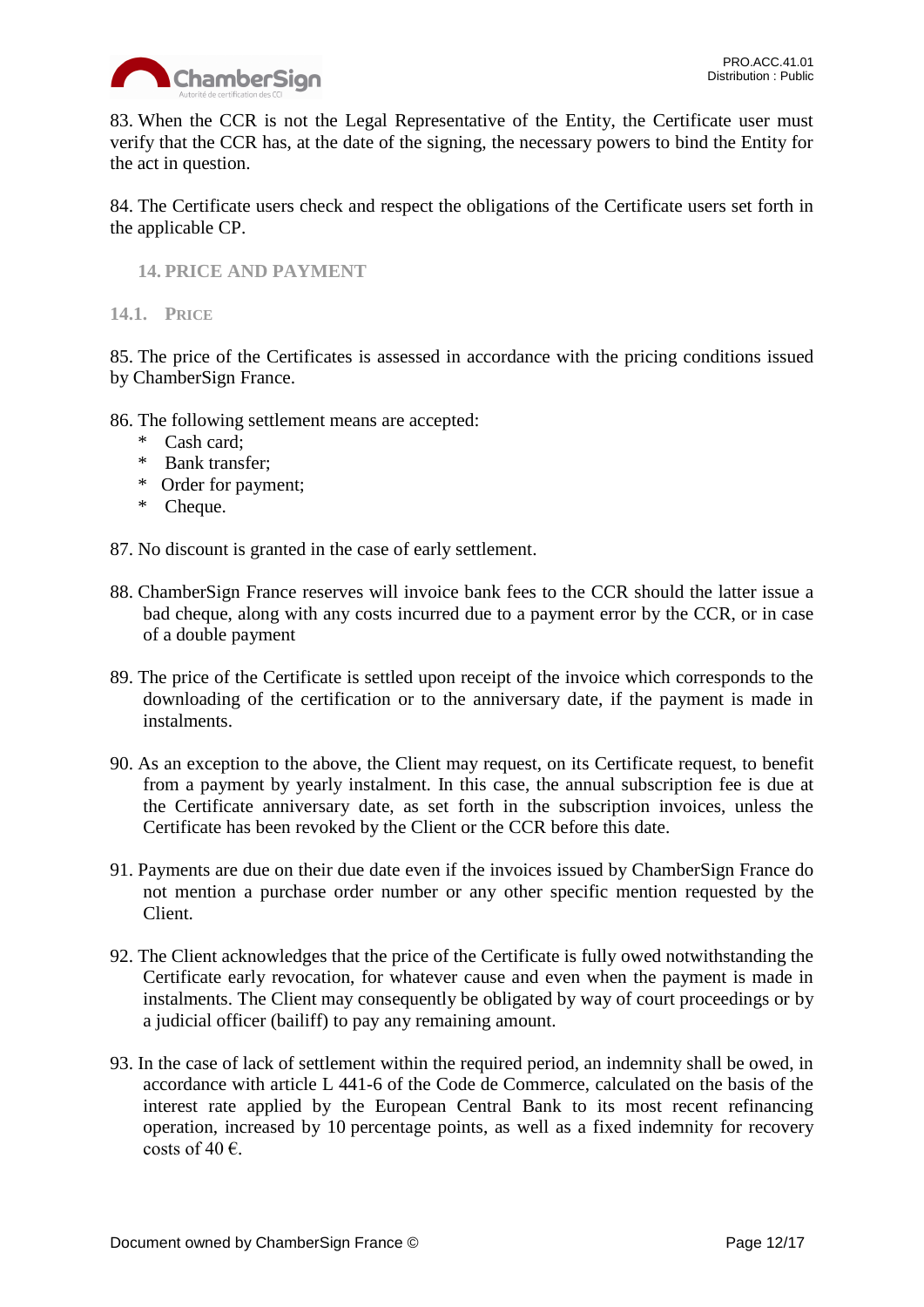

- 94. These penalties will be applicable as from the day following the date stipulated for the settlement of the invoice and shall be payable without any reminder being required.
- 95. In the case of lack of settlement, the Certificate will be rightfully revoked without entitling any party to compensation or replacements.

## <span id="page-12-0"></span>**14.2. INVOICING**

- 96. Original invoices are issued by ChamberSign France under electronic form and sent by email to the CCR or to any email address indicated to this purpose by the CCR during the Certificate request. The CCR and the Client commits to inform ChamberSign France of any address modification.
- 97. No request to obtain a "paper" invoice will be honoured.
- 98. An invoice is issued for each individual Certificate, even when the Client has several Certificates. The issuance of a global invoice on the Client request will generate an extra cost of 40  $\epsilon$  exclusive of taxes plus 5  $\epsilon$  exclusive of taxes per Certificate (cancellation cost per each invoice).
- 99. The Client's registered name and address indicated on the Certificate request will be used to issue invoices. No changes to this information may be made on the invoices or on the Certicate. In the case of a change of the information in the Certificate, the Certificate will have to be revoked and a new Certificate request done, under the GTU conditions.

#### <span id="page-12-1"></span>**15. LIABILITY**

- 100.ChamberSign France is liable for the compliance of its Certification Policy with the requirements issued by the Standard-CP.
- 101.ChamberSign France bears the cost of any damaging consequences as a result of failure by it or one of its components to respect its Certification Policy.
- 102.ChamberSign France acknowledges that its liability is incurred in the case of fault or negligence, by itself or one of its components, of any kind and seriousness whatsoever, which may lead to CCRs' personal data being read, altered or misused for fraudulent purposes, whether this data is contained or in transit in the ChamberSign France Certificate management applications.
- 103.It is responsible for maintaining the level of security of the technical infrastructure that it uses for providing its services.
- 104.ChamberSign France may not be held liable for the prejudice caused by a use of the Certificate that exceeds the limits of the authorised use.
- 105.ChamberSign France's liability may not be incurred in the case of inaccurate information due to false declarations, false documents or the absence of information on amendments occurring in the situation of the Client, the CCR, or the Legal Representative or the Certification Representative upon creating the Certificate or during its validity period, whether such false declaration, false document or omission is intentional or not.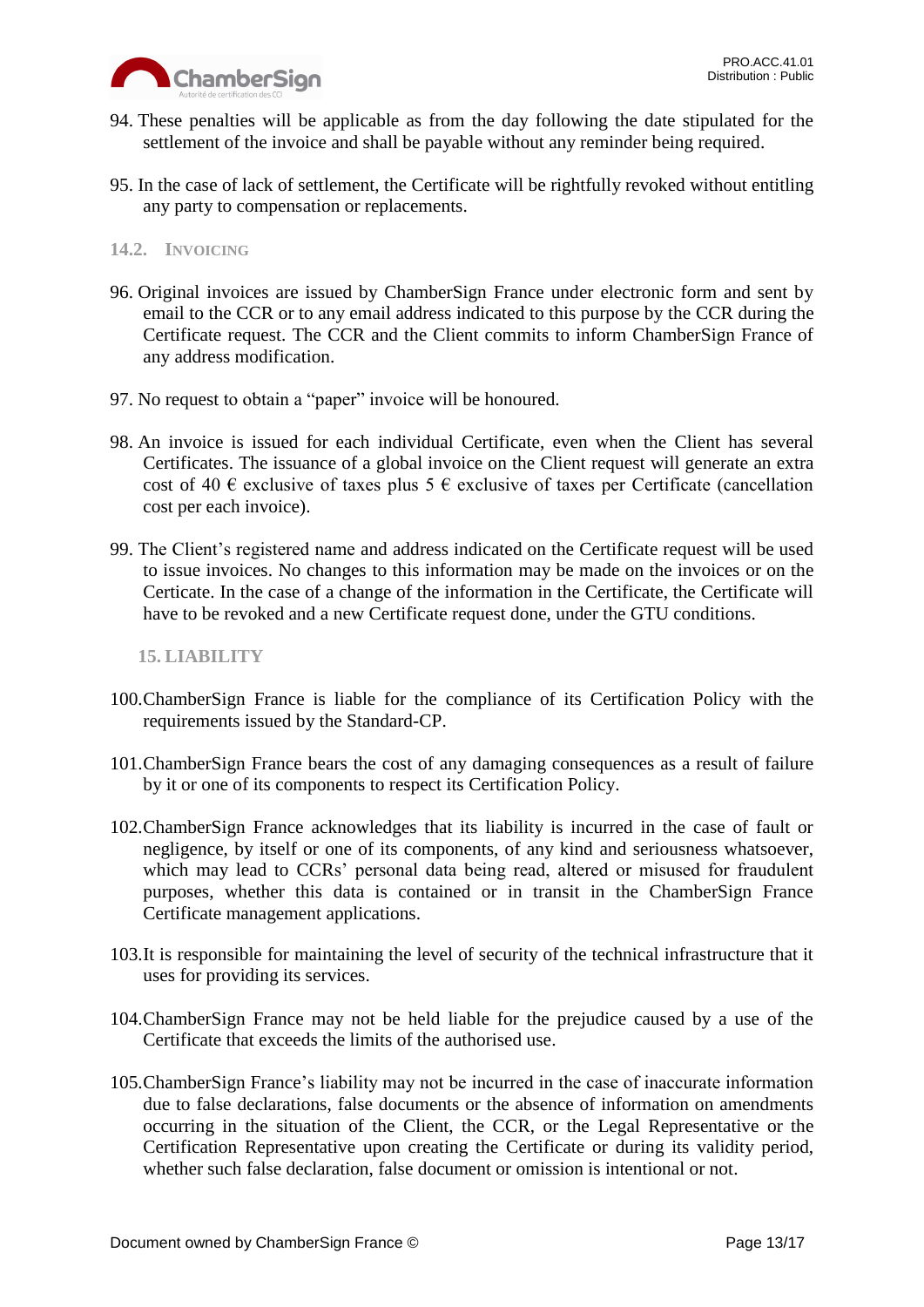

- 106.ChamberSign France does not make any commitment, or take on any liability as regards the consequences of delays in transmission, alteration, errors or losses of any electronic message, letter or document signed or authenticated.
- 107.ChamberSign France may not be held liable for any content of the messages authenticated using its Certificates, the Client and the CCR being exclusively responsible to third party for the content of such messages.
- 108.Without prejudice to the section entitled "Insurance", ChamberSign France may not, under any circumstances, be held liable for any consequential damage such as, for example, any financial or commercial prejudice, or loss of profits or business, caused by or resulting from the subscription or related to the use of the Certificates issued by ChamberSign France.
- 109.It does not take on any commitment or liability regarding the use of a Certificate that does not comply with these GTU, in particular as regards the inspection procedures on the validity of the Certificate during a transaction.
- 110.Furthermore, ChamberSign France may not be held liable for phenomena related to the normal wear and tear of computing media, and in particular the deterioration of the information held on the said media due to the influence of magnetic fields.
- 111.ChamberSign France may not be held liable for damage related in particular to an interruption or fault in the services and applications of the Certificate User.
- 112.ChamberSign France may not be held liable for the use of the Private Key of the CCR, who has personal liability for it. Any damage related to the Compromise of the Private Key is borne by the Legal Representative.
- 113.ChamberSign France may not be held liable for any illegal use of the Certificate when the Client, Legal Representative, Certification Representative or CCR have not made a revocation request in accordance with these GTU.

<span id="page-13-0"></span>**16. INSURANCE**

- 114.ChamberSign France has taken out an insurance policy through Gras Savoye, insurance broker, covering the consequences of its professional civil third-party liability, for all physical, material and consequential damage resulting from its activity.
- 115.Regarding a software Certificate, the CCR will not be entitled to the replacement of lost Certificate, or stolen according to the terms of the insurance policy taken out by ChamberSign France.

<span id="page-13-1"></span>**17. CONFIDENTIALITY**

- 116.All information and all data provided by the parties, in writing or verbally shall be considered as confidential.
- 117.The parties undertake to: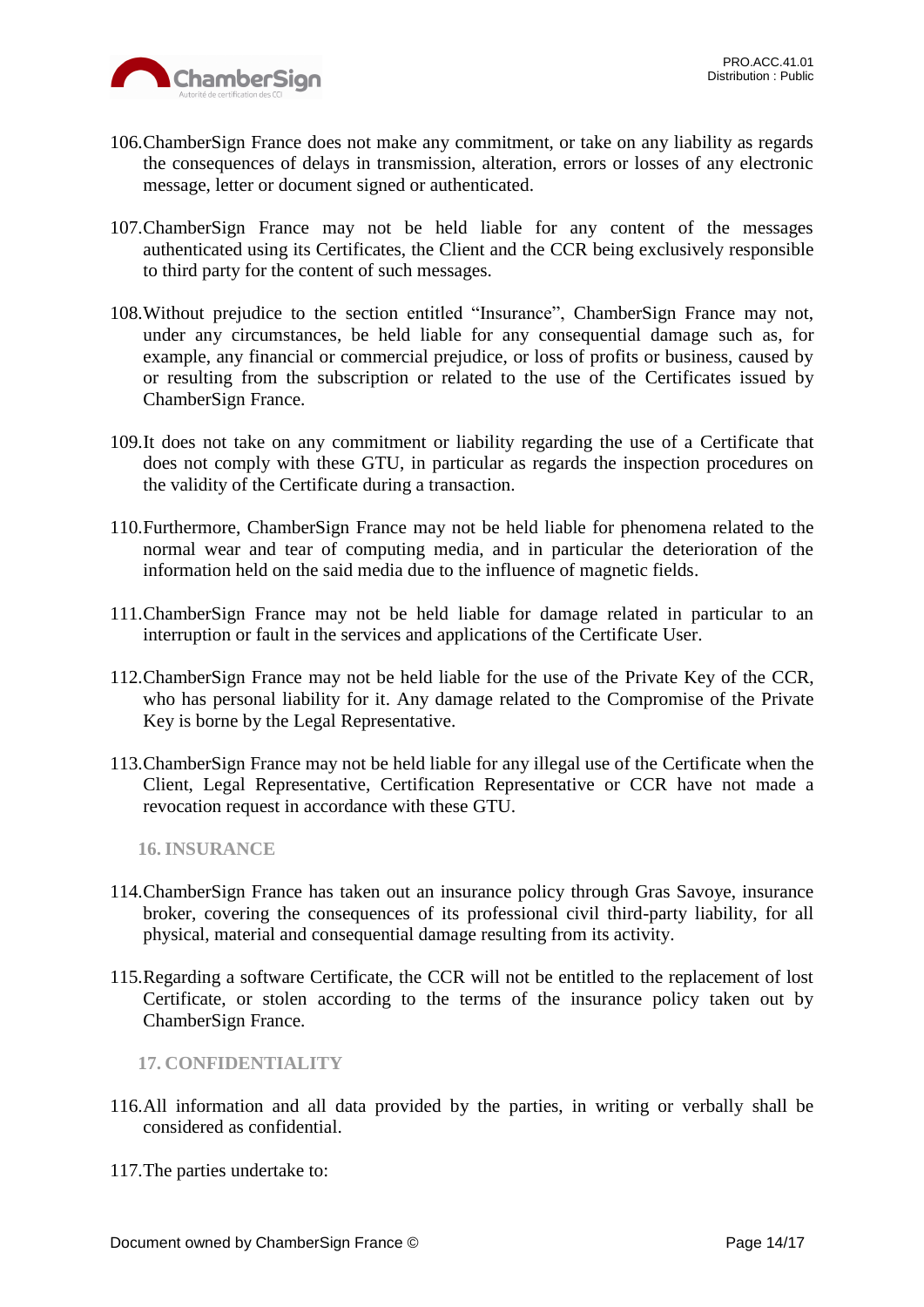



- treat the confidential information with the same level of protection as they apply to their own confidential information of the same importance;
- keep the information confidential and ensure that it is not revealed or likely to be revealed either directly or indirectly to any third party;
- avoid the confidential information being either copied, reproduced, duplicated, in part or in whole, when such copies, reproductions or duplications are not directly related to the performance of these general terms.

## <span id="page-14-0"></span>**18. INTELLECTUAL PROPERTY**

- 118.The parties declare and guarantee that they have free disposal of the trademarks, names, corporate names and other distinctive signs to be used in relation to these general terms.
- 119.With the exception of the use of the Certificates as stated in the GTU, the Client and the CCR shall not present or use trademarks, logos, files or any other intellectual property rights belonging to ChamberSign France without its prior, explicit and written authorization.

## <span id="page-14-1"></span>**19. PERSONAL DATA**

- 120.The personal data collated by ChamberSign France for the purpose of issuing and keeping the Certificates will only be processed for the purpose for which they have been collated.
- 121.ChamberSign France represents and warrants that the collection of personal data in relation to these general terms and the processing for which it is responsible is performed in accordance with the terms of law no. 78-17 of  $6<sup>th</sup>$  January 1978 regarding IT, files and freedom.
- 122.In particular, ChamberSign France deals personally with the observation in relation to the persons involved in the collation and processing of personal data of the information specified in article 32 of the law of  $6<sup>th</sup>$  January 1978.
- 123.ChamberSign France ensures the confidentiality and security of the data collated in relation to these general terms.
- 124.However, this data may be provided to the technical operator of ChamberSign France, which respects the same confidentiality policy as ChamberSign France.
- 125.The Legal Representative, the Certification Representative and the CCR may write to ChamberSign France, at the following address: ChamberSign France - 46 avenue de la Grande Armée - 75 017 Paris, in order to use their rights to access, question, oppose for legitimate grounds, and rectify the information about them and being processed by ChamberSign France, in accordance with the conditions set out by the law of  $6<sup>th</sup>$  January 1978.

## <span id="page-14-2"></span>**20. TERMINATION OF THE SUBSCRIPTION**

126.The Client may terminate the subscription at any time, without reason.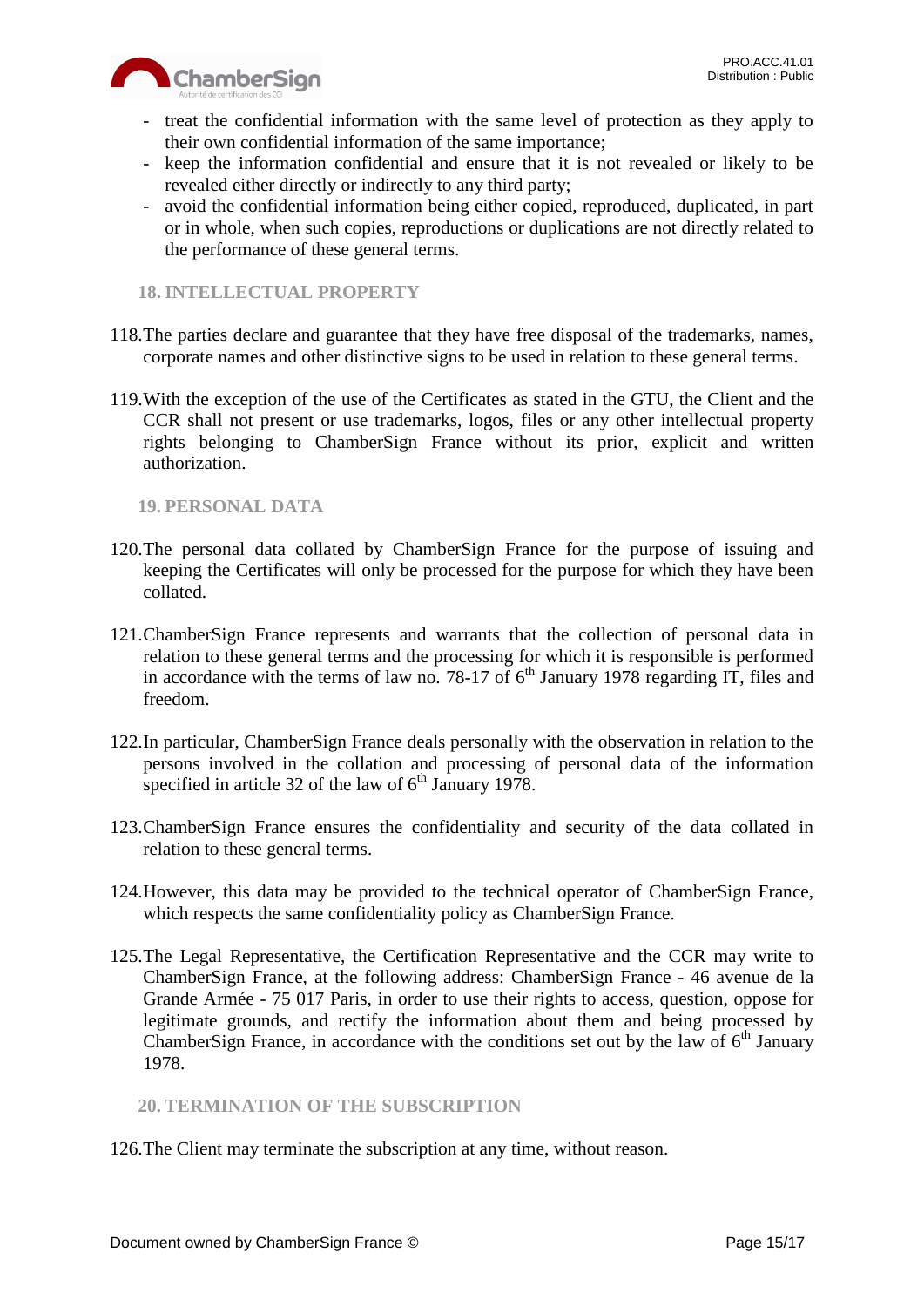

- 127.In this case, the latter may not claim the reimbursement of the amounts already paid in relation to the subscription for ChamberSign France's Certification service.
- 128.ChamberSign France may terminate the subscription in advance if the Legal Representative or the CCR does not respect the contractual obligations incumbent upon them, after formal notice sent by registered letter with confirmation of receipt, remaining unanswered after 30 days.
- 129.The subscription is terminated automatically:
	- in the case of expiry of all of the Certificates that have not been renewed;
	- in the case of revocation of the Certificates;
	- in the case of lack of payment of the price of the subscription.
- 130.If after revocation, ChamberSign France receives a new certificate request from the same person, a new file shall be created and the GTU should be signed again.
- 131.In the case of termination occurring before the end of the validity period related to the Certificate, for reasons not attributable to ChamberSign France, the price paid by the Client shall remain acquired by ChamberSign France.

<span id="page-15-0"></span>**21. CONSERVATION**

- 132.ChamberSign France shall keep the documents regarding the proof of the CCRs' identification inspection for the periods stipulated in the Certification Policy.
- 133.The logbooks shall be kept on site for a period of 30 days. After being generated, they shall be archived and kept for five years.
- 134.The registration files are archived for a period of 5 years from the Certification issuance. If the Client requests a copy of the registration file, the related cost shall be charged to the Client.
- 135.The Certificates and the CRLs are archived for a period of 5 years.
- 136.If the Client wishes the registration file, the Certificates or the CRLs to be archived for a longer period, he shall do it on its own and bear the relevant costs.

<span id="page-15-1"></span>**22. NULLITY**

137.Should one or several clauses of these GTU be deemed as null and void or declared as such by a law, regulation or further to a final ruling from a jurisdiction, the other clauses shall maintain their full validity except in the case of characteristics that are inseparable from the disputed clause.

<span id="page-15-2"></span>**23. ENTIRE AGREEMENT**

138.The parties acknowledge that the GTU, subscription form, pricing list and Certification Policy of ChamberSign France and any contractual document regarding the issuance and management of the Certificates constitute the whole of the agreement.